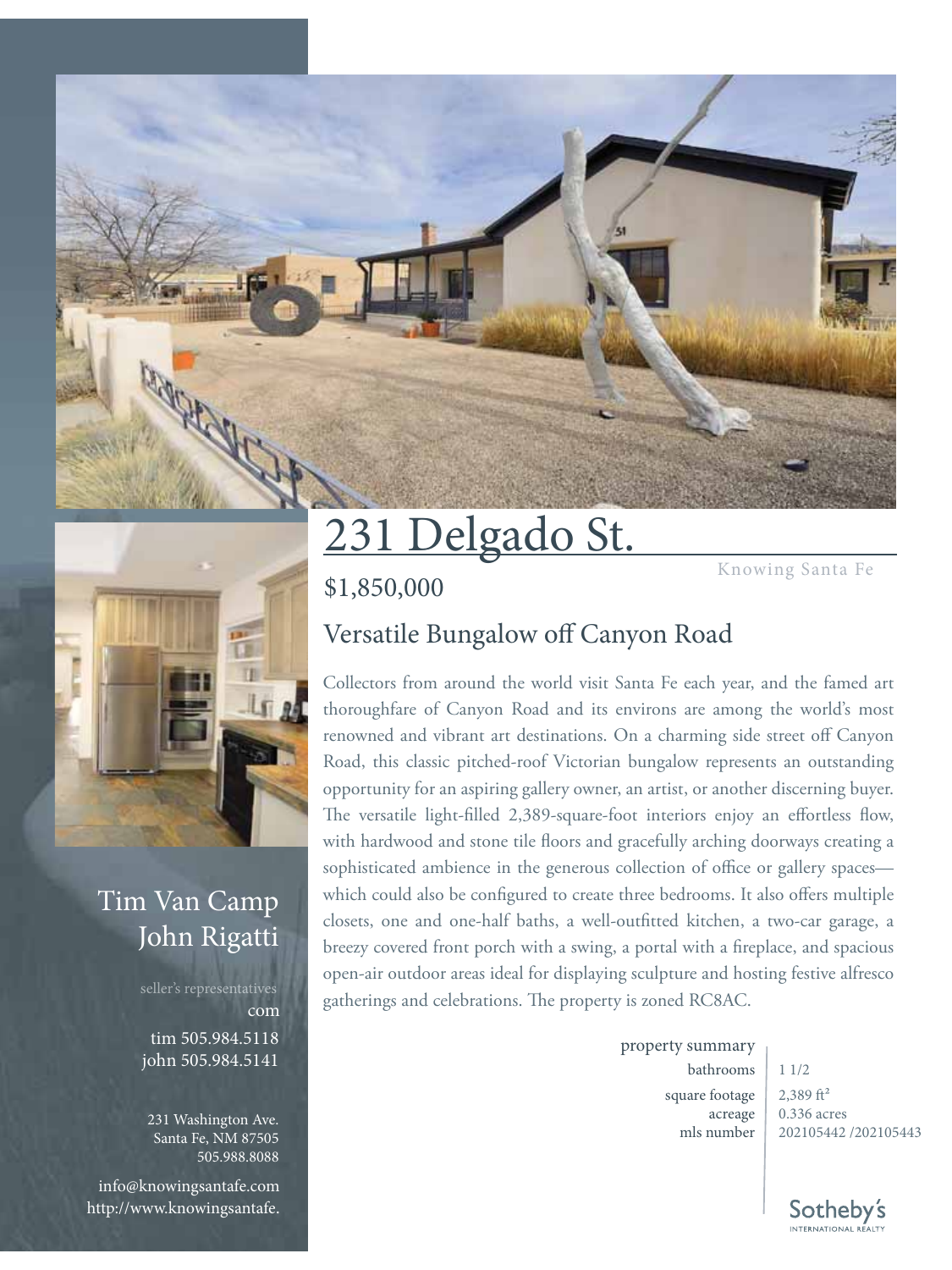#### Property

Collectors from around the world visit Santa Fe each year, and Canyon Road and its environs are among the world's most renowned and vibrant art destinations. On a charming side street off that famed art thoroughfare, this charming bungalow is enveloped by spacious open-air outdoor areas ideal for displaying sculpture and hosting festive alfresco gatherings and celebrations. The grounds also include off-street parking and a two-car garage.

On a charming side street off Canyon Road, this classic pitchedroof Victorian bungalow represents an outstanding opportunity for an aspiring gallery owner, an artist, or another discerning buyer. In addition to versatile light-filled 2,389-squarefoot interiors that feature a generous collection of office or gallery spaces -which could also be configured to create three bedrooms—one and one-half baths, and a well-outfitted kitchen, it offers a breezy covered front porch with a swing and a portal with a fireplace. The property can be zoned residential or commercial, further expanding the possibilities.



#### Building



http://www.knowingsantafe.com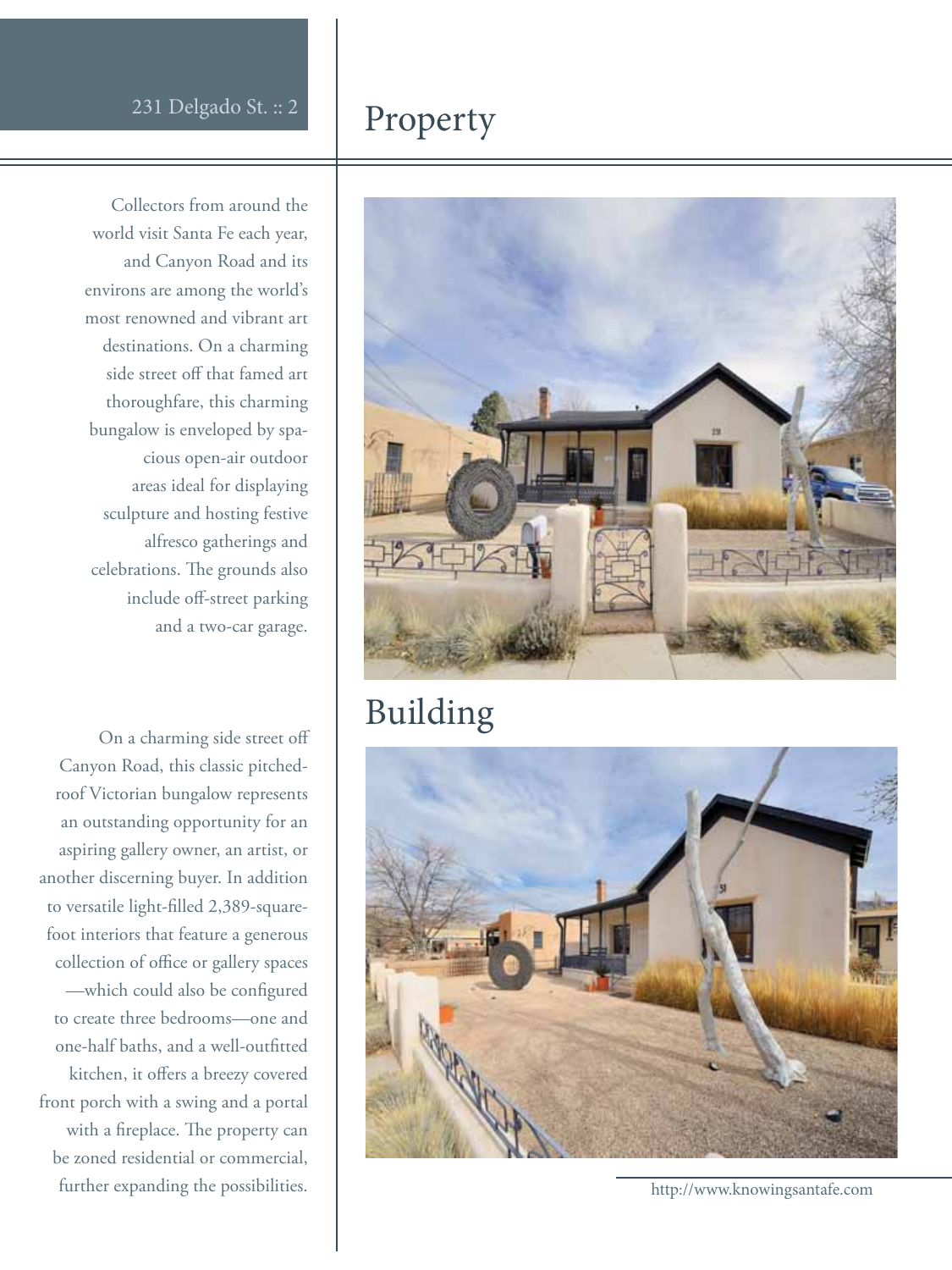#### Courtyard

A low wall with vintageinspired decorative ironwork and a gate surrounds this thoughtful xeriscaped yard, which easily accommodates works of sculpture. A concrete path bisects the yard, leading to the front door and covered porch.

This classic covered porchdetailed with an ornate railing and a breezy swing—introduces the building and overlooks the front courtyard and street.



#### Front Porch



http://www.knowingsantafe.com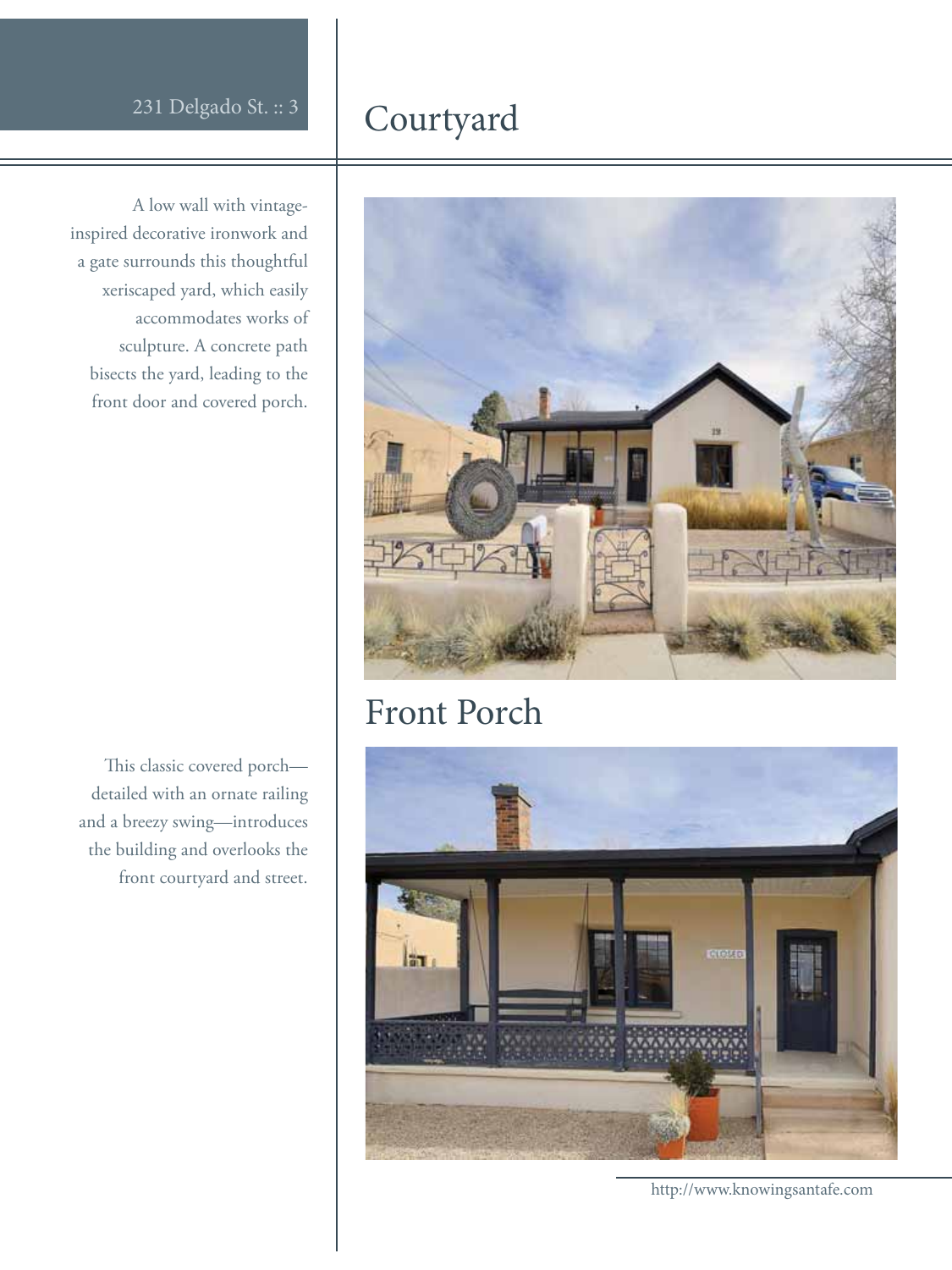# With one wall painted in a bold,

enlivening color, this spacious room is ideal for conferences and meetings but maintains the artistic aesthetic found throughout the gallery spaces. Plaster walls, a bright window facing the front courtyard, and richly hued hardwood floors are highlights.

A convenient central location is the hallmark of this bath, tucked between the meeting room and an office. A picture window admits gentle natural light.

#### 231 Delgado St.:: 4 Meeting Room



#### Half-Bath

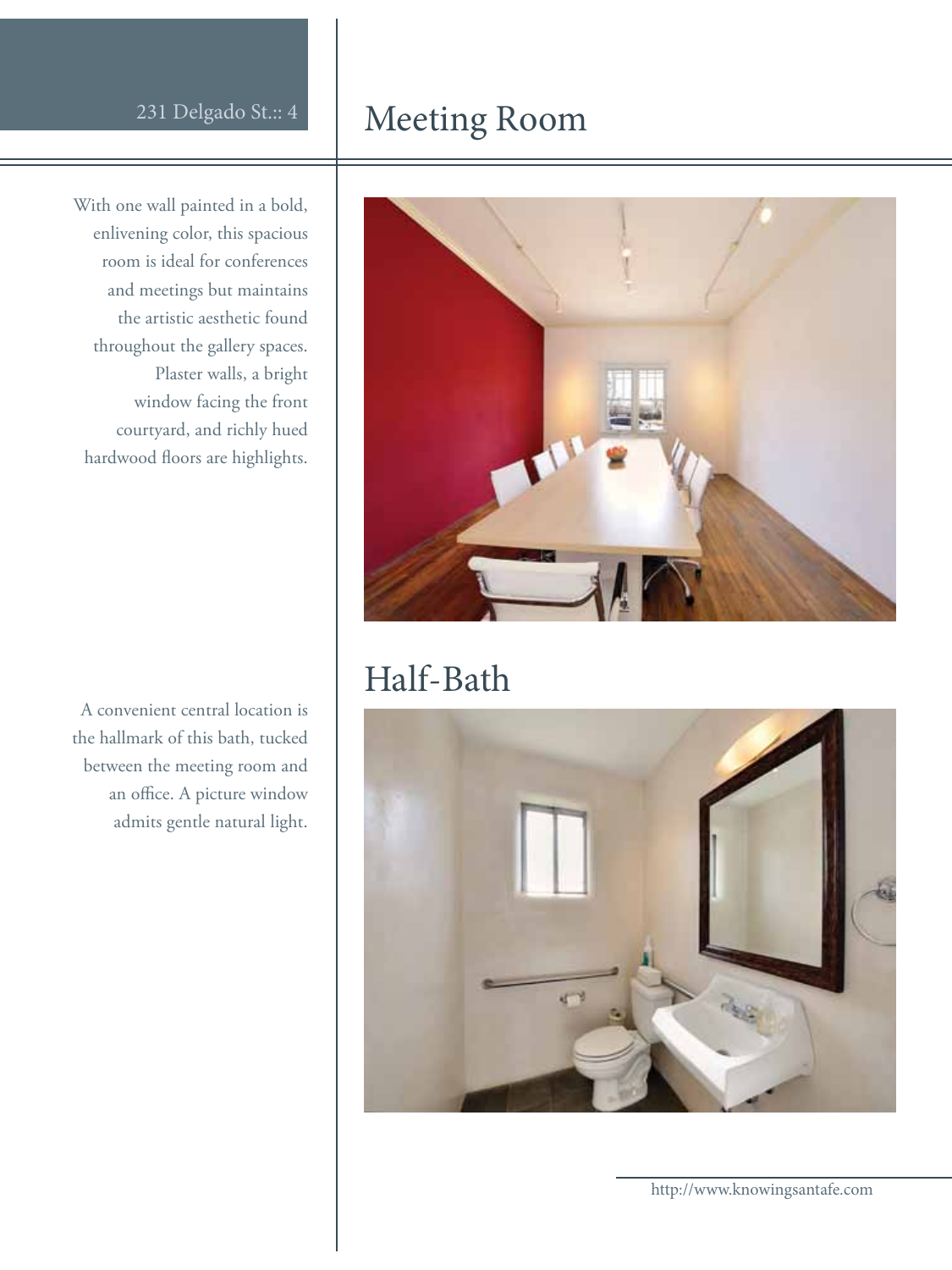A long skylight, thoughtfully positioned track lighting, and smooth, white walls create ideal conditions for the display of art in the building's central hallway, which leads from the main entry to the living space and opens to the main professional and gallery spaces.

#### Central Hallway



### Gallery Space / Office One

Deeply hued hardwood floors and clean, crisp plaster walls create a serene ambience in this office space, which features a wide, sunny window, track lighting, and a small display nicho. A storage closet and half bath are nearby.

http://www.knowingsantafe.com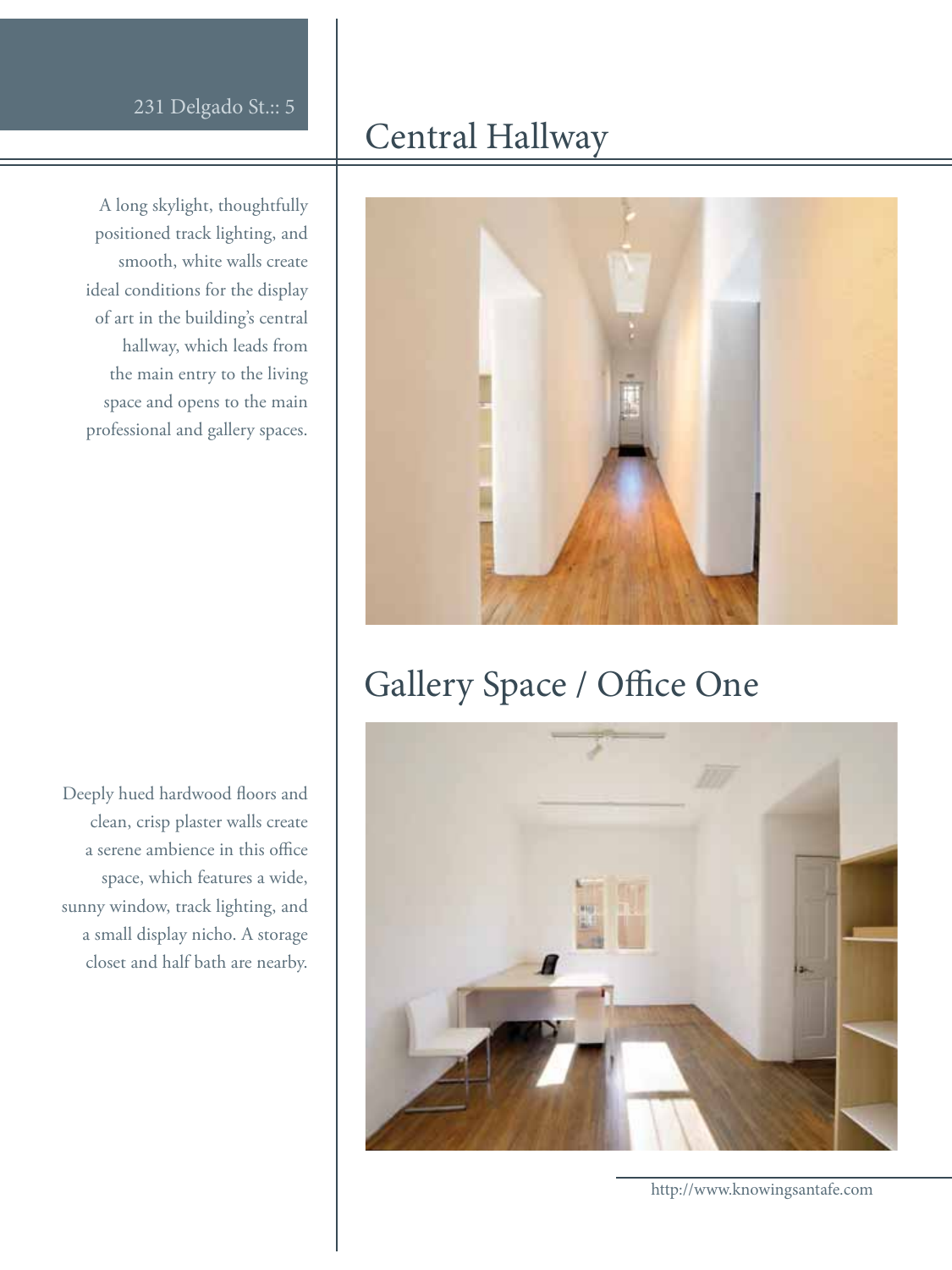A chic minimalist palette is a hallmark of this light-filled office space, which retains classic Santa Fe details in its warm hardwood floors and decorative corner fireplace.

Hardwood floors, art lighting, and clean, crisp walls continue in this space, which features a corner fireplace with stone and colorful tile details and double glass doors to a side sculpture garden.

### 231 Delgado St.:: 6 Gallery Space / Office Two



### Gallery Space



http://www.knowingsantafe.com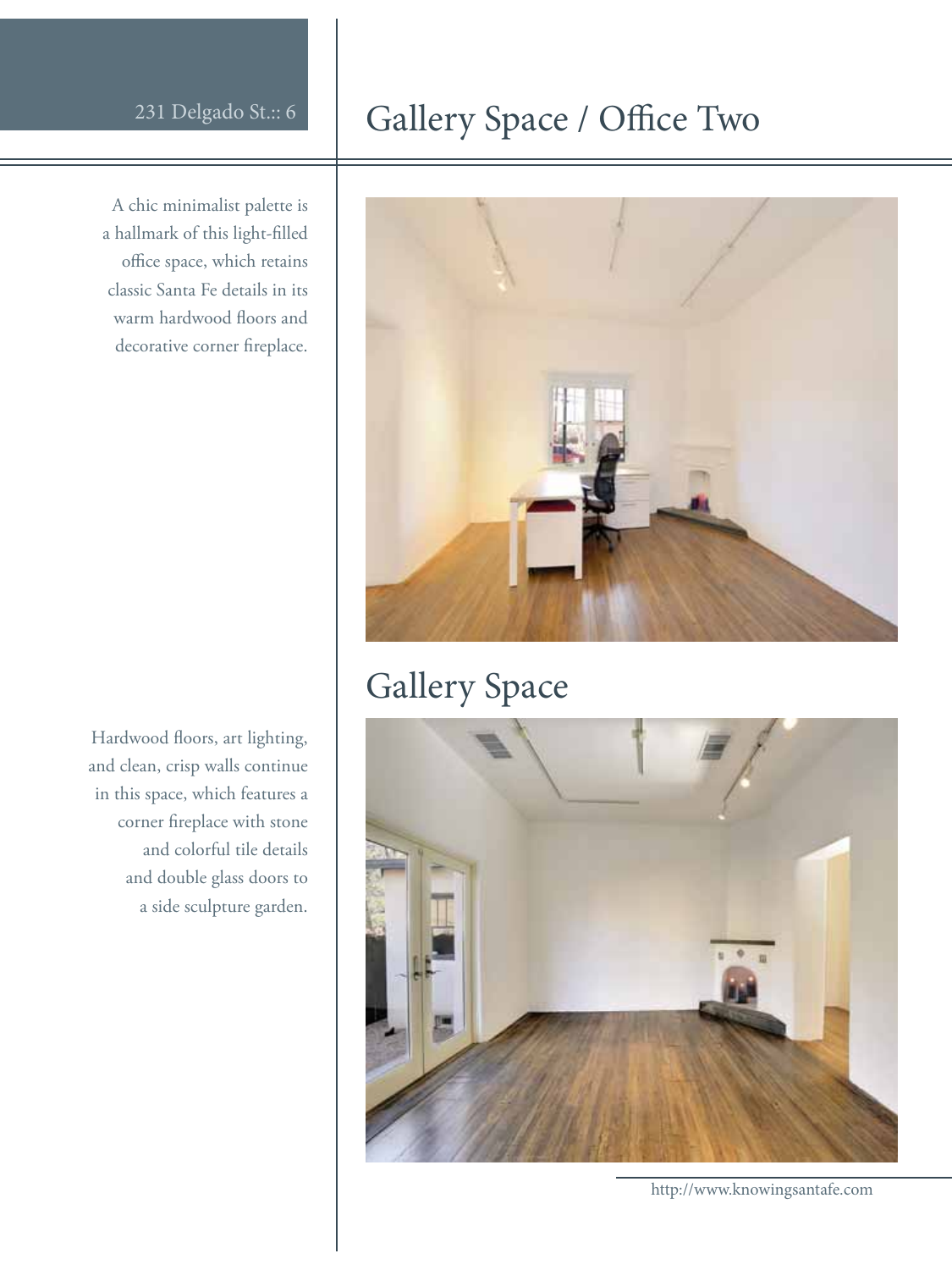#### Office Three

A gentle archway opens from the hallway to this secluded office space, which boasts handsome hardwood floors, two sunny windows, and a private entrance from the grounds and parking area.

Vintage fixtures and classic ceramic tile accent this private bath, tucked at the back of the building between an office and the living space. It offers a timeless sink and bathtub.



#### Bathroom



http://www.knowingsantafe.com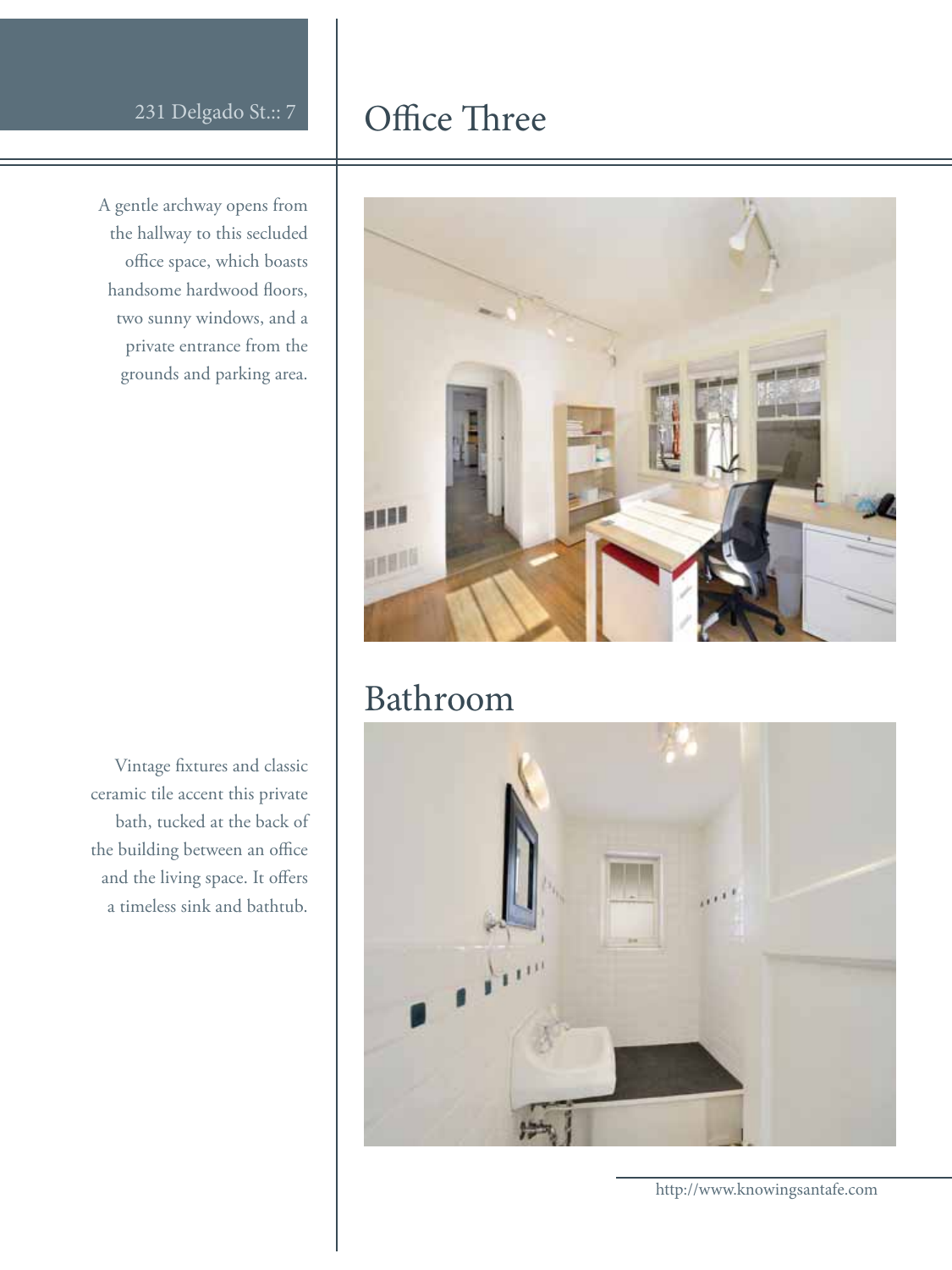#### Living Area

Striking stone floor tiles, a large skylight, a sleek modern fireplace, and a wall dedicated to double glass doors with sidelights create a sophisticated, inviting ambience in this centrally located living space. Secured at the end of the main hallway, it is tucked between office and kitchen spaces, with a full bath nearby.



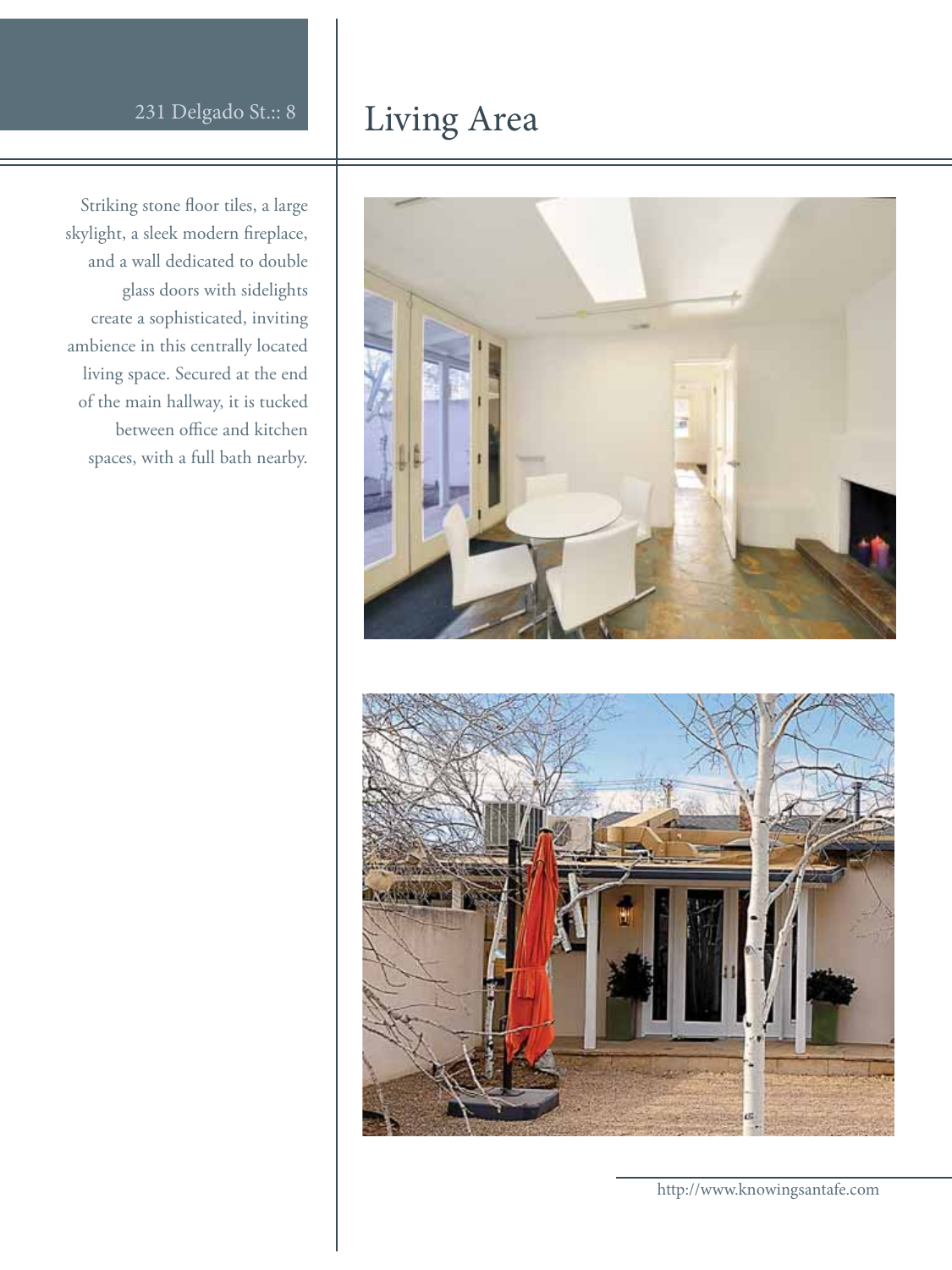#### Kitchen

Eye-catchingly detailed cabinetry and woodwork, ample open shelving, and warm stone countertops and flooring contribute to the unique style of the kitchen. It has been thoughtfully equipped with a gas cooktop, a dishwasher, and other built-in stainless-steel appliances. A set of glass doors opens to a flagstone stoop just steps from the inviting portal and backyard sculpture garden.



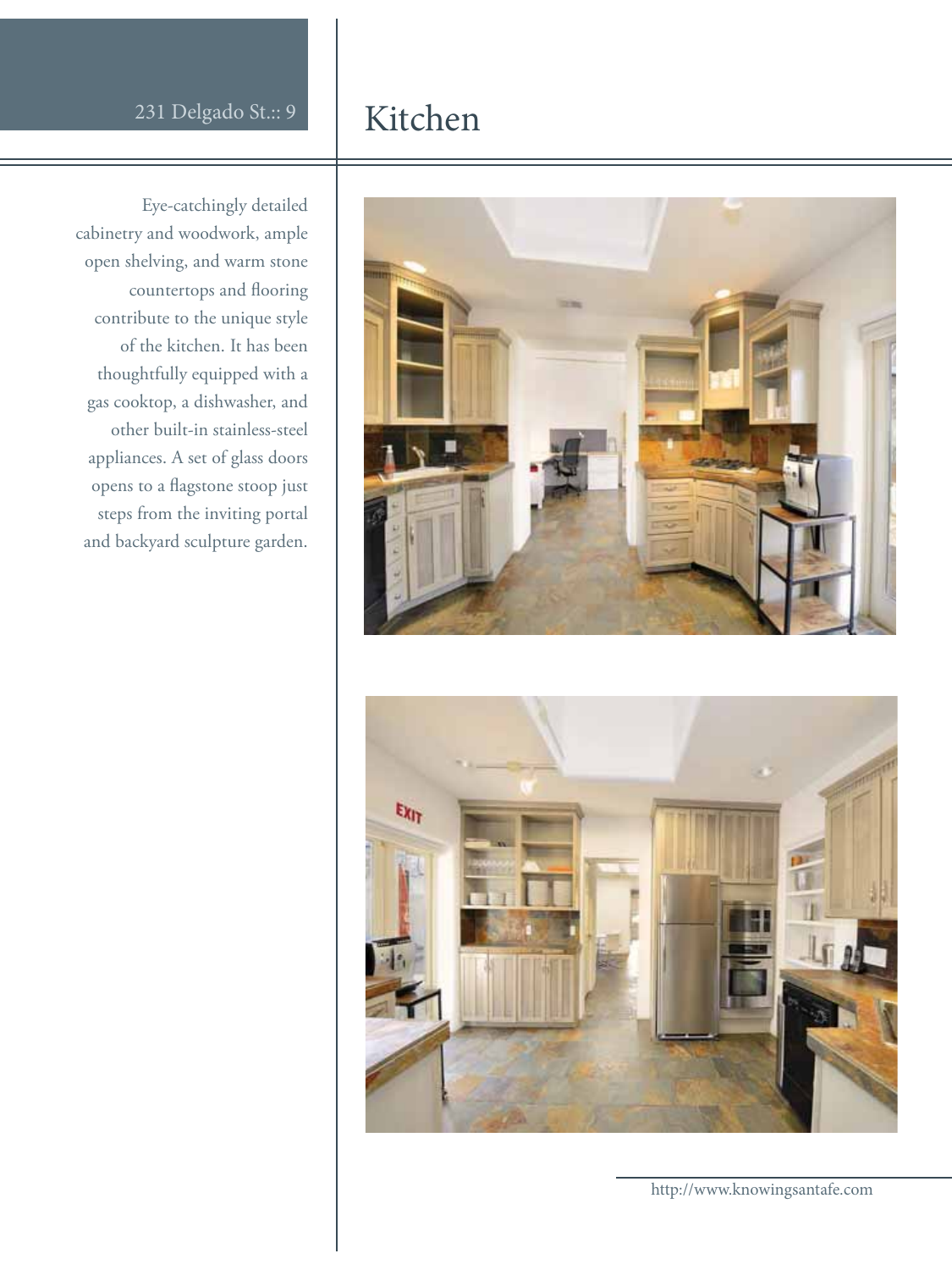Flooded with natural light, this space adjoins the kitchen and benefits from both a wide window and double glass doors to the property's portal and sculpture garden. Bold stone tile floors add striking flair.

Paved in classic flagstone, this relaxing covered patio provides a relaxing space to enjoy fresh air, flourishing aspens, and the captivating backyard sculpture garden. A large corner kiva fireplace creates charm and warmth at night and during cooler months.

#### Office Four



#### Patio



http://www.knowingsantafe.com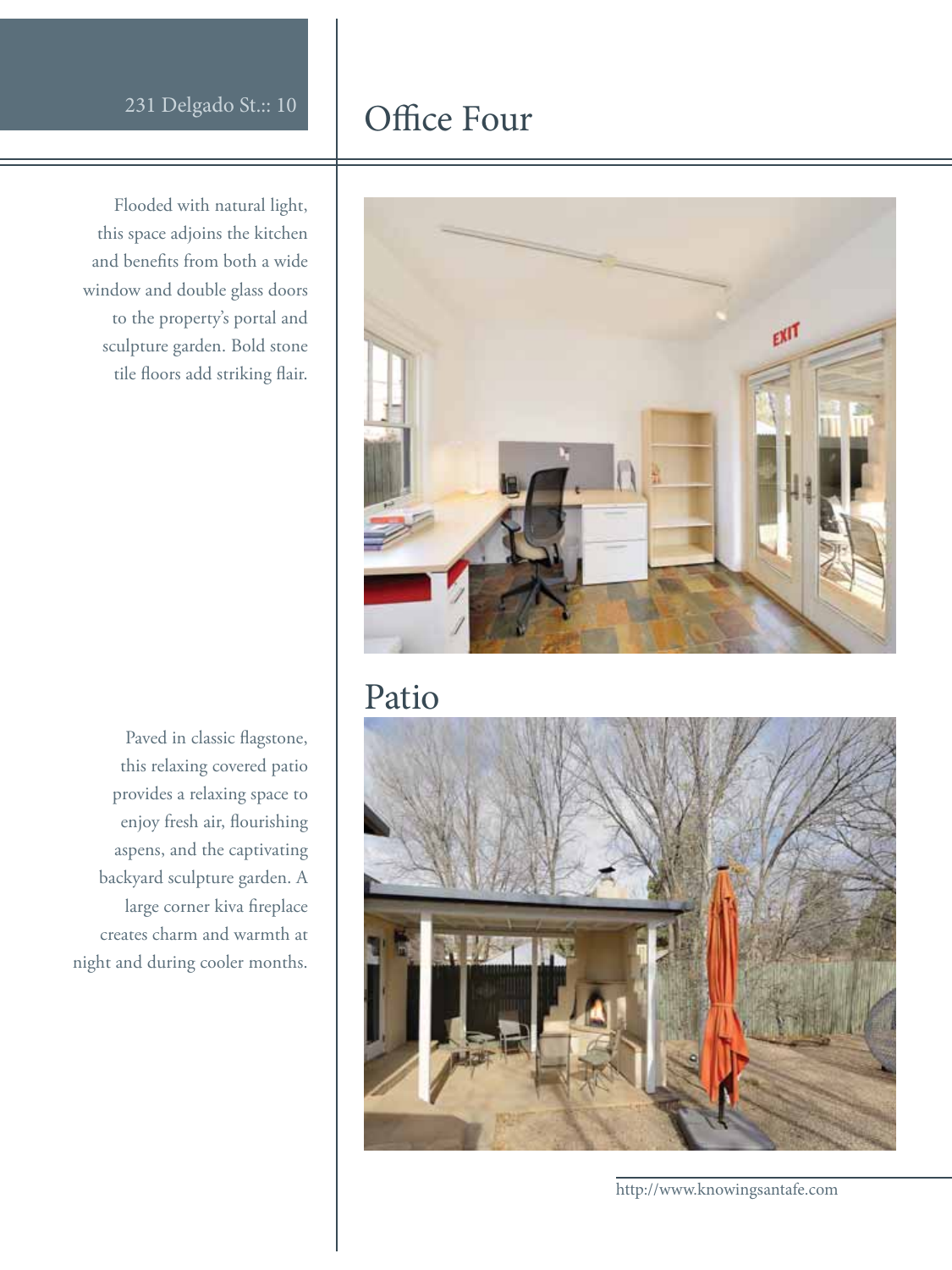This small covered flagstone porch offers an additional space for moments outdoors in view of the idyllic backyard gardens. The flagstone continues to a stoop off the living area and kitchen as well as a larger covered patio.

This serene xeriscaped, walled, and fenced area is ideal for the display of sculpture or for hosting festive alfresco gatherings. Lighting is in place to illuminate artworks as well as the leaves and branches of the yard's multiple mature aspen trees.

#### Portal



#### Backyard Sculpture Garden



http://www.knowingsantafe.com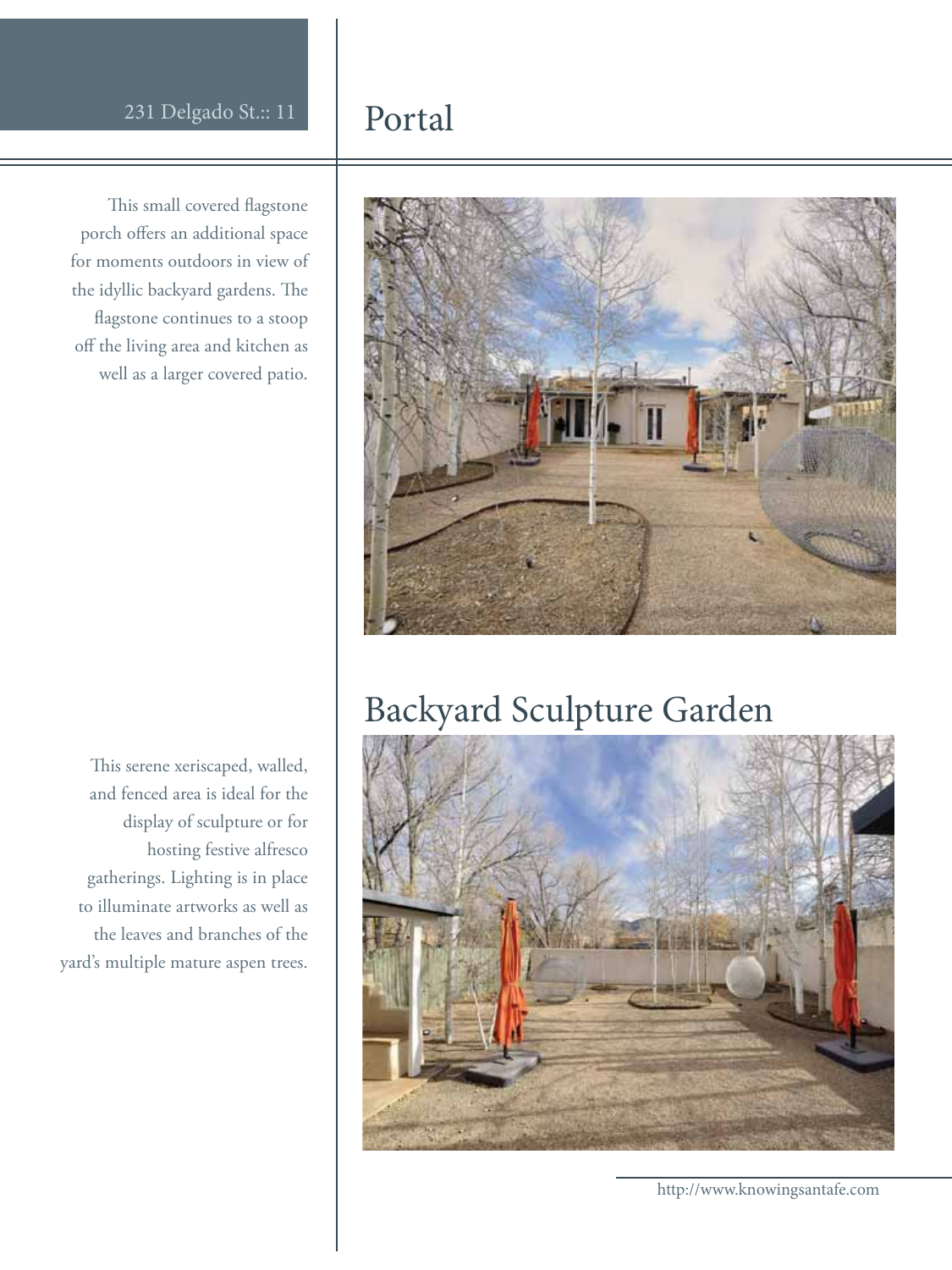## Garage and Extra Parking

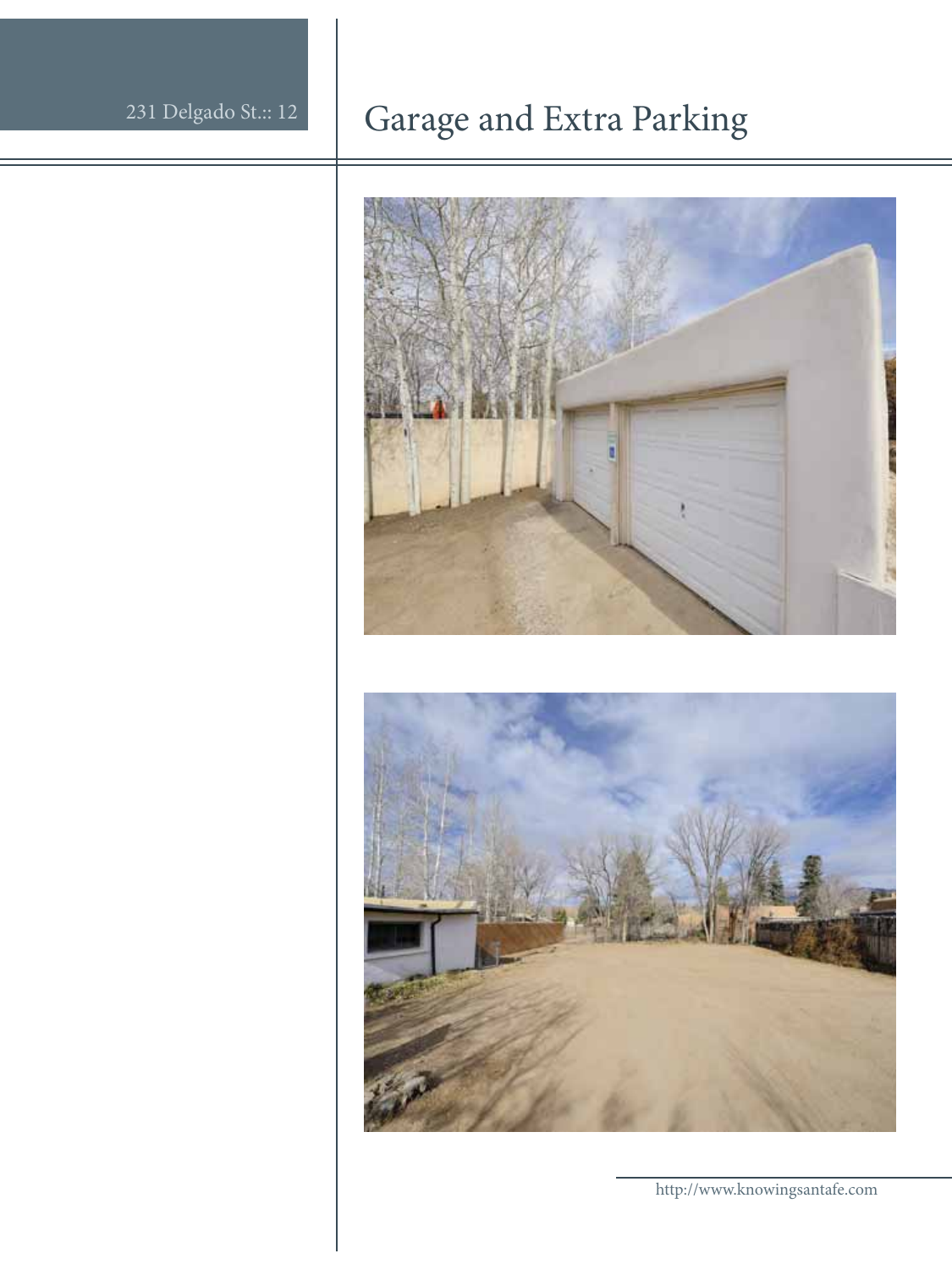#### Floor Plan

#### 231 Delgado St, Santa Fe, NM



GUIDE

http://www.knowingsantafe.com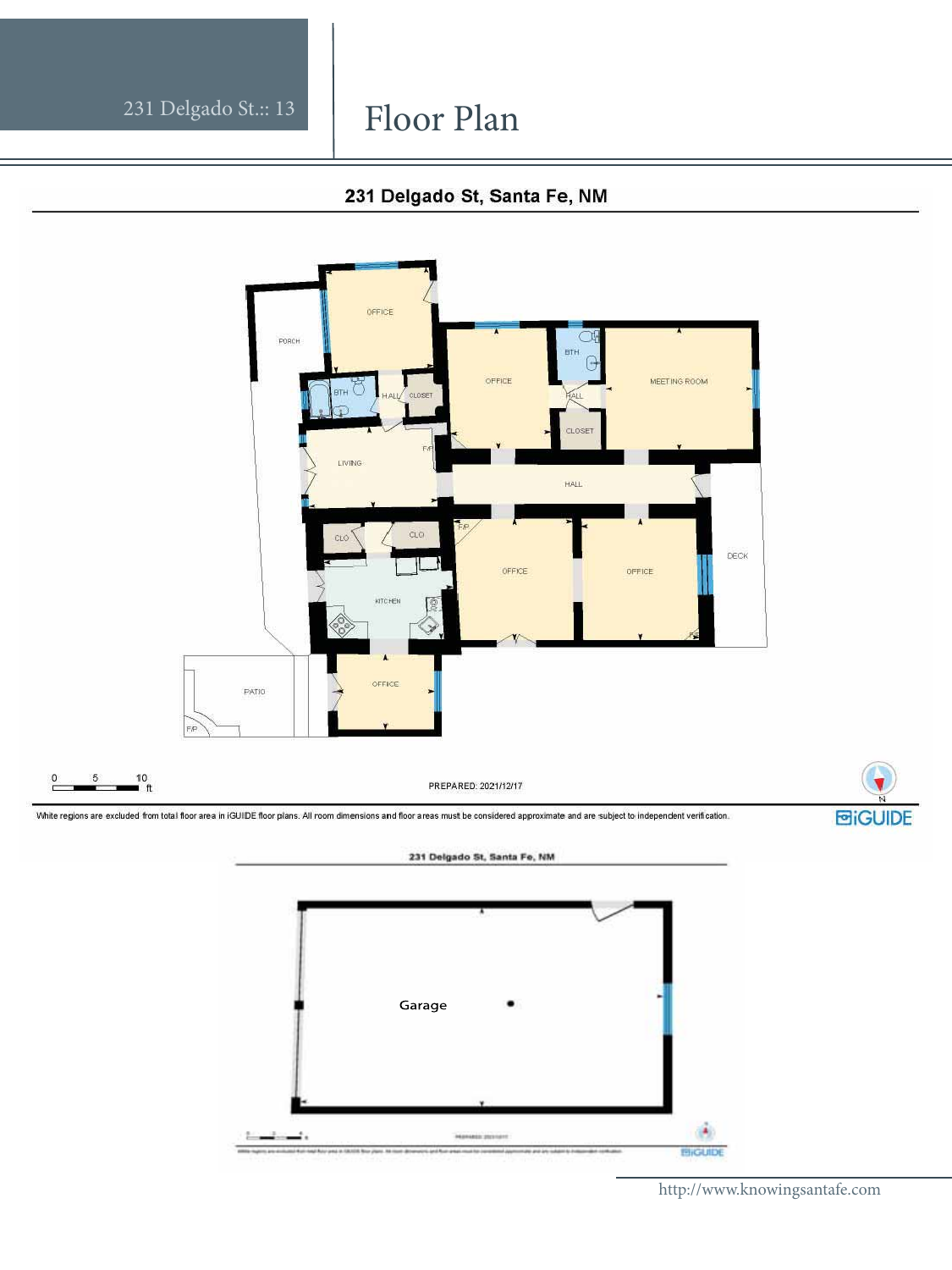#### Plat